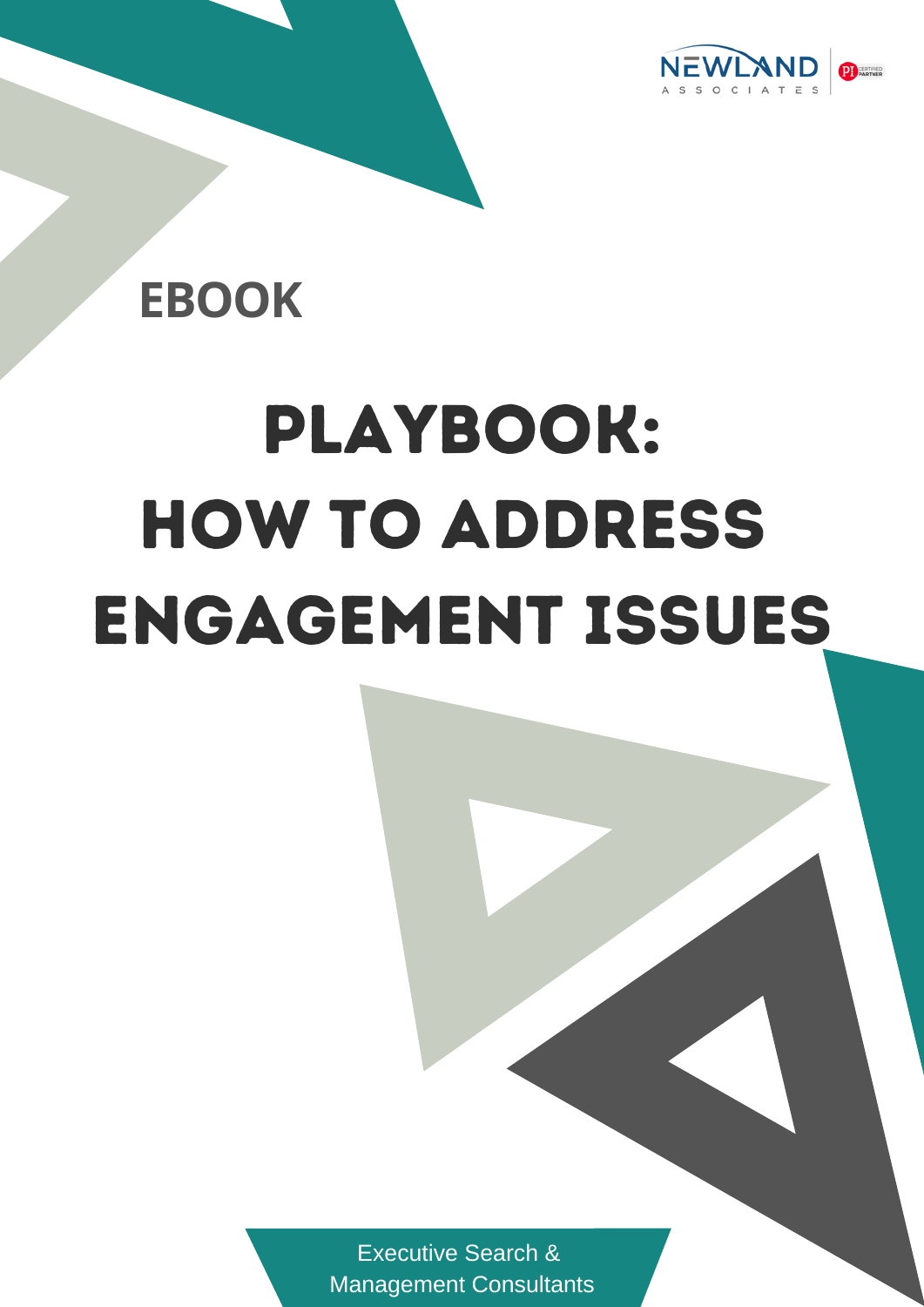#### **Benefits of employee engagement**

Employee engagement or disengagement is a form of measurement that can illustrate how your employees feel about your organization and you or your leaders.

In almost all instances, the responsibility of engagement falls under HR - often overlooked as an overall organizational concern. Moreover, this lack of focus on talent fit usually leaves companies and their leaders without developing a talent strategy, leaving them unequipped to deal with disengagement when it happens.

Considering the pandemic and its effect on the workforce - The Great Resignation, The Great Reshuffle, The Big Quit - leaders at all levels need to focus on engagement and its impact on the organization as a whole.

Ignoring disengagement consequently affects retention, reputation, and dollars spent. Not only does low engagement reduce productivity, but it can cause higher attrition - decreasing productivity and lagging your business to reach peak performance. According to [Gallup](https://www.gallup.com/workplace/351545/great-resignation-really-great-discontent.aspx), low engagement employees are 14-18% less productive, cause turnover rates that are 18-43% higher than companies with highly engaged teams and affect the replacement cost to \$25,000 and \$100,000 per employee.

*Organizations must include tackling low engagement in their talent strategy. Aligning talent strategy to the business strategy is the first step to improving productivity, keeping your reputation, and reducing costs.*

Reading this e-book, you'll have the tools to understand how talent optimization addresses engagement, discover company people issues and redefine your current action plan to create a successful and engaged team.

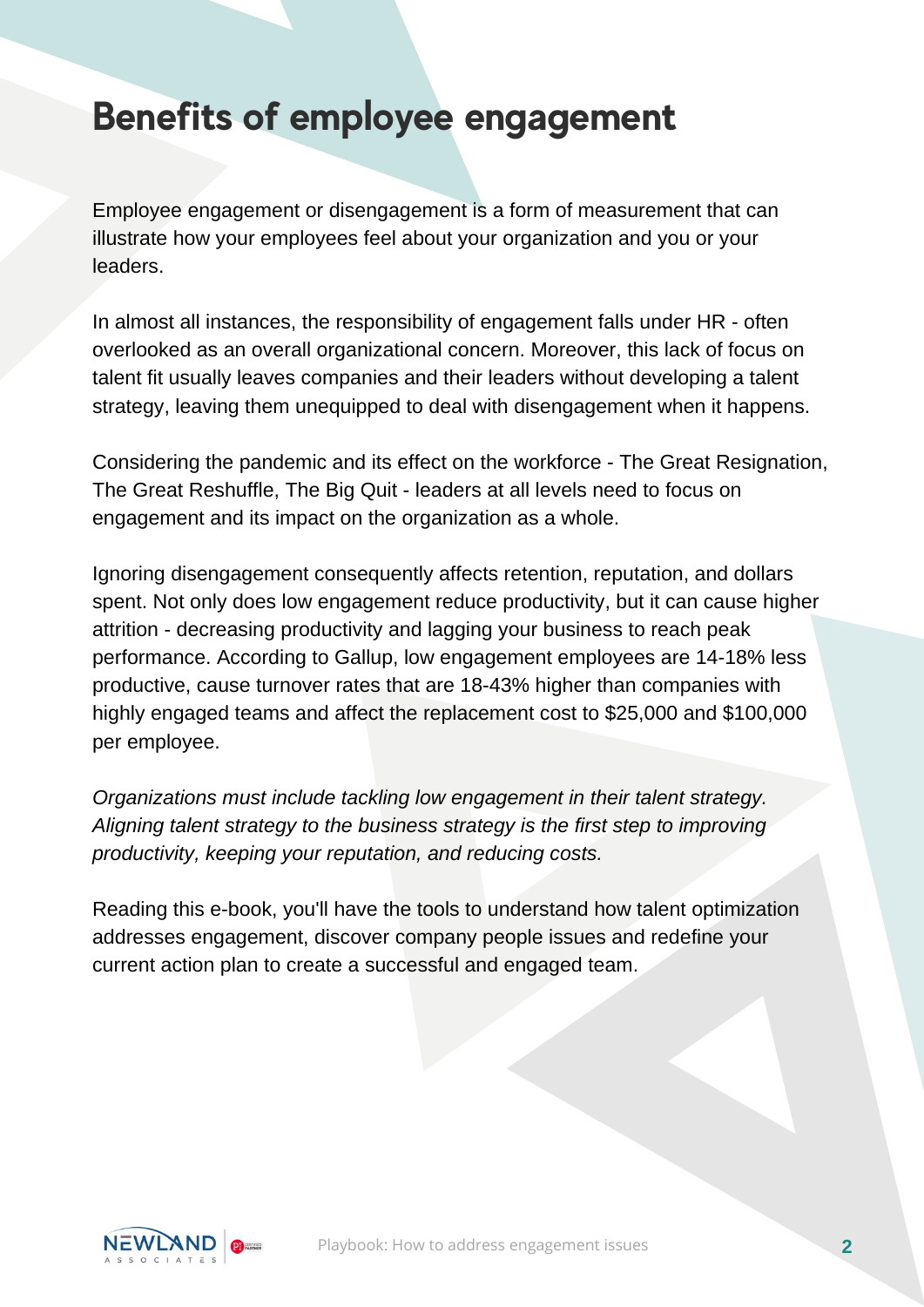## **It' s all about fit.**

Four environmental stressors ultimately affect employee engagement. It comes down to these four forces: poor job fit, poor manager fit, poor team fit, and poor culture fit.

- **Job Fit:** A lack of job fit impacts motivation, productivity, and overall discretionary effort. Poor job fit usually occurs when positions are not clearly defined, the employees' natural tendencies get ignored, or the growing business needs are misaligned with the team member's experience and skill level. Tune in to how the company is changing and coach as needed.
- **Manager Fit:** The relationship between employees and their manager is crucial to lasting engagement and discretionary effort. Managers need to be adequately trained in understanding and need to adjust their leadership style to motivate, excite and engage employees.
- **Team Fit:** Now, more than ever, team-based work determines employee engagement. Uneven distribution of work, lack of trust between team members, and flawed or unorganized team meetings can be the reason for employee disengagement. All team members must be aware of their behavioral differences and understand how these differences can be used as strengths in pushing the team forward.
- **Culture Fit:** Employees require trustworthy leaders, a work environment free from dysfunction and toxicity, and feel connected to the company's values. Engagement, discretionary effort, and productivity suffer without these environmental factors. Figure out how employees' viewpoints and include how their role impacts the overall mission and vision.









Playbook: How to address engagement issues **3**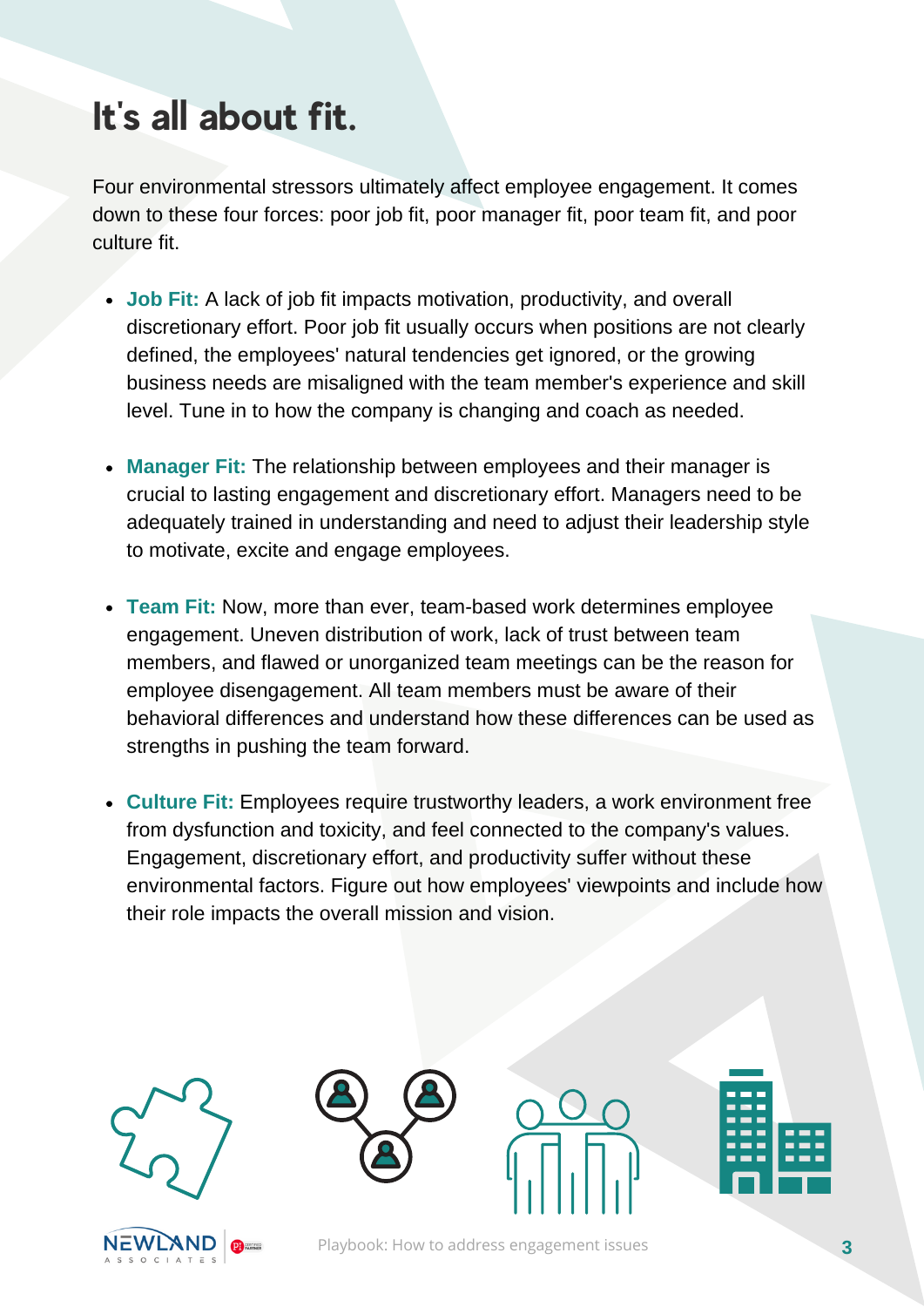#### **Detect team issues. PLAYBOOK TO REENGAGE YOUR TEAM**

In tackling disengagement in your organization, it's vital to know first what they are. Engagement surveys, behavioral assessments, job performance data, and employee attitudes collected from exit interviews or review sites help spot engagement issues.

Once the data has been collected and measured, connecting the data to any particular patterns is critical. It's good to answer questions like:

- Is the same problem being reported? What is the frequency?
- What is the level of impact these issues have on my business related to morale, effort, and performance?
- Is this issue highlighted by high performers or low performers?

*It's critical to handle universal issues seriously affecting your company and restraining your high performers.*



It's always best to prevent potential engagement issues. Be proactive and keep a constant rhythm to reviewing performance data. Be conscious of hiring, managing, training, and equipping your teams and managers. Align your company policies to the company's core values, and make sure that changes reflect what is necessary to complete organizational goals. Staying a step ahead allows you to address issues as they come and steer them as needed to prevent disengagement.

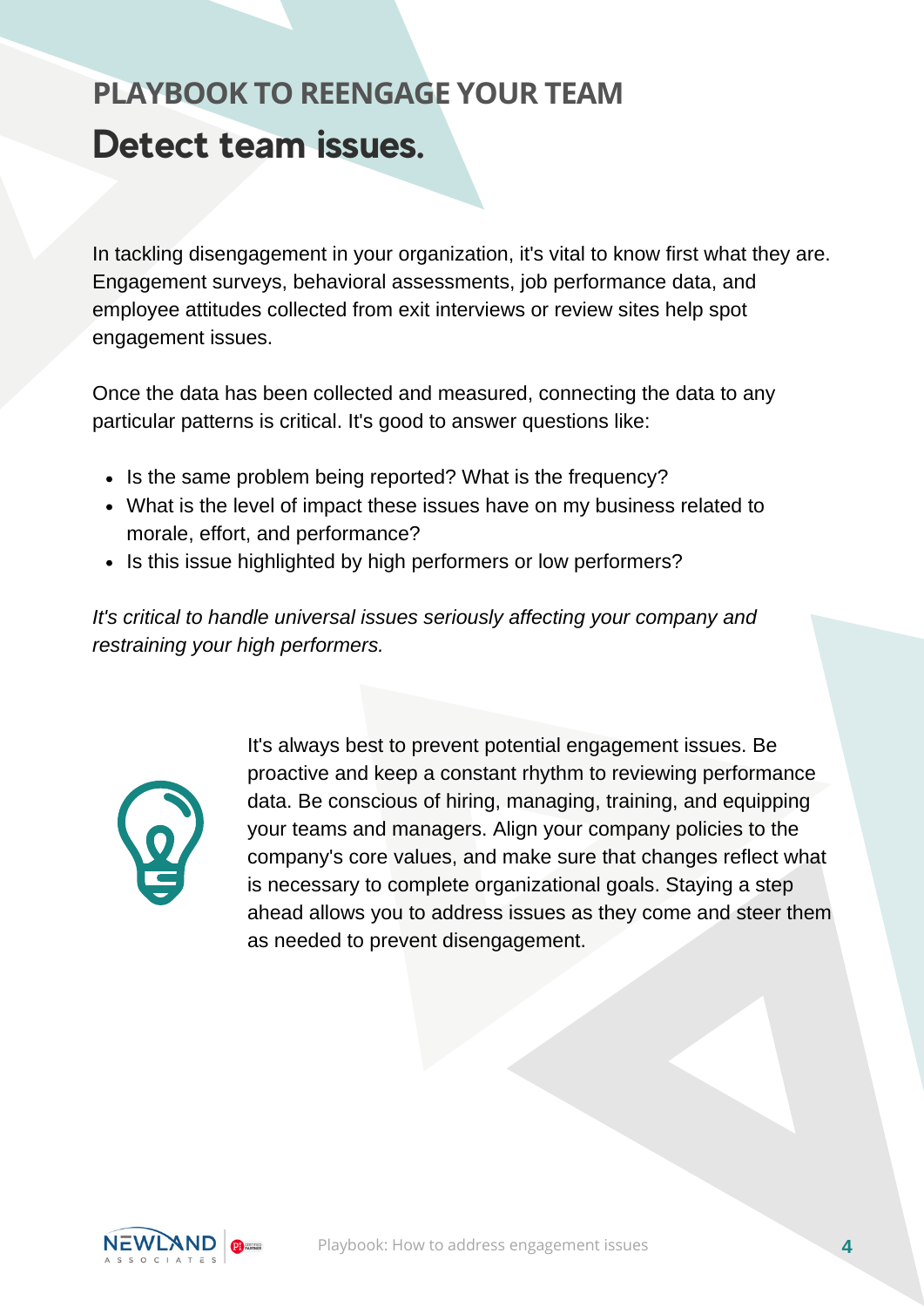#### **Tackling disengagement: poor job fit**

Prevent poor job fit by having the correct data on your team- avoid poor matching with the below:

- **Be deliberate with how you hire:** Assessments help collect people data necessary to guarantee to hire the candidate that is the right behavioral and cognitive fit for the role.
- **Offer consistent development opportunities:** Open communication is critical to maintaining job fit. Roles are ever-changing, and managers need to connect regularly to discuss challenges, development opportunities, and career growth. It also allows managers to assess whether the position has evolved outside of the team member's skill set.
- **Opportunities for career advancement:** Offering development and career opportunities helps keep your employees engaged. Potential professional growth will give teams something to look forward to - whether new skills or a promotion.
- **Assess whether the role has changed:** This works primarily if an employee is already displaying poor job fit - have an open and honest conversation with the employee by recognizing the changes their role has taken. Assess the original role responsibilities to the ones the employee currently has and determine if there are other options in the organization. If there are no other options, consider outplacement services to assist them in finding employment that matches their current skillset.

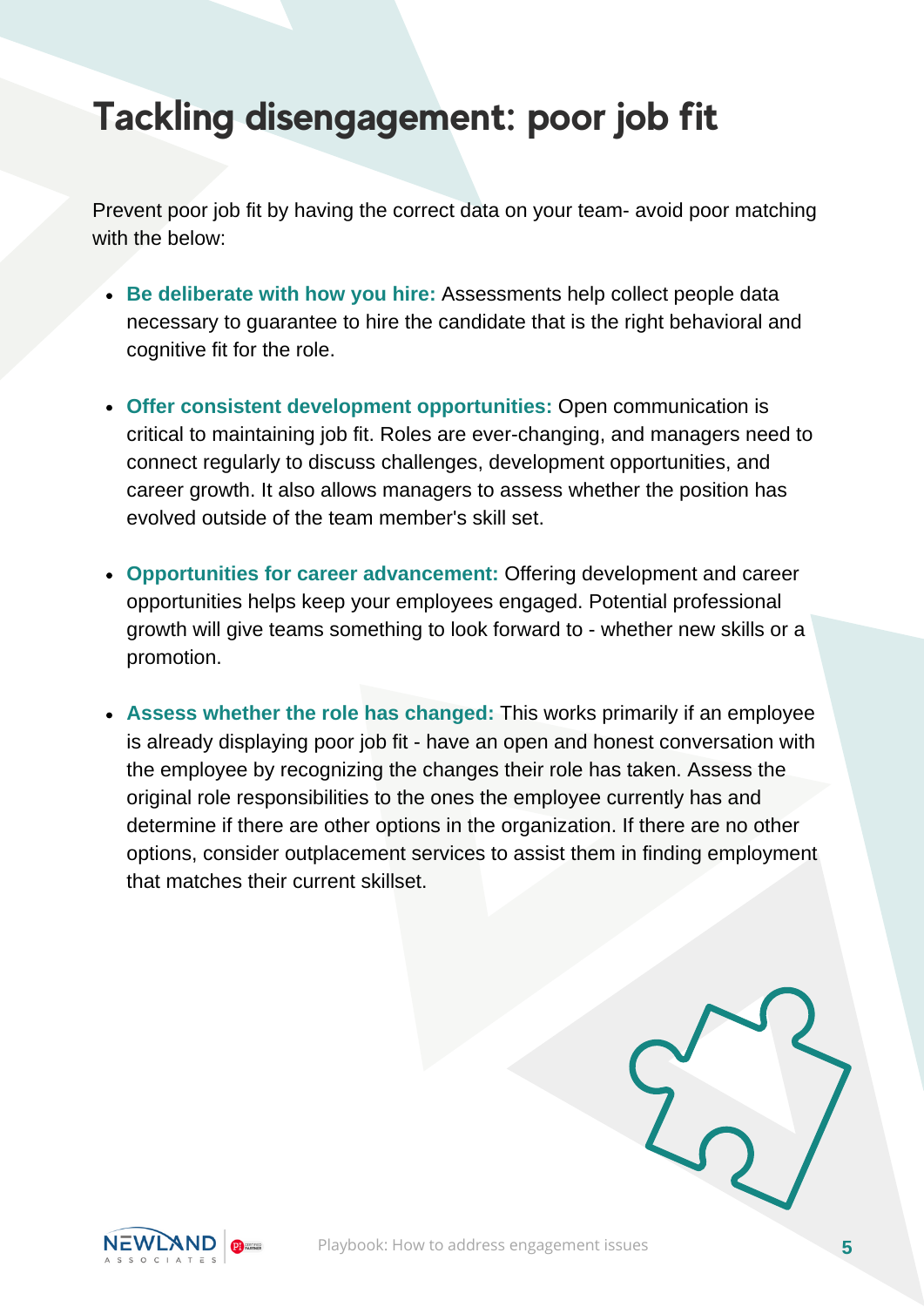#### **Tackling disengagement: poor manager fit**

Practical tips to prevent management-related disengagement:

- **Connect efforts with impact:** Connect employees' roles and responsibilities to your company's mission and values. Share with concrete examples of how they have impacted your organization and clients.
- **Put in place goals and expectations:** Accountability is attainable once roles are clearly defined and specified expectations. Transparency reduces poor results and low engagement.
- **Recognition can go a long way:** Demonstrating appreciation through prizes, awards, or verbal recognition can show your employees that they are seen and valued.

If managerial misalignment is a challenge - think about:

- **Being receptive to feedback:** Collecting feedback through one-on-one sessions or anonymous surveys are strategies that can help prevent poor manager fit. All leaders have blind spots - it's pivotal to receive feedback from everyone from all levels- employees will perceive that you do care.
- **Be able to adjust to your teams' needs:** Use assessments to understand how your employees are wired. Be flexible enough to tailor your communication and management style to motivate, excite, and engage your team.

We can help you create a custom manager development chart, find out [how.](https://www.newland-associates.com/employer-contact-us/)



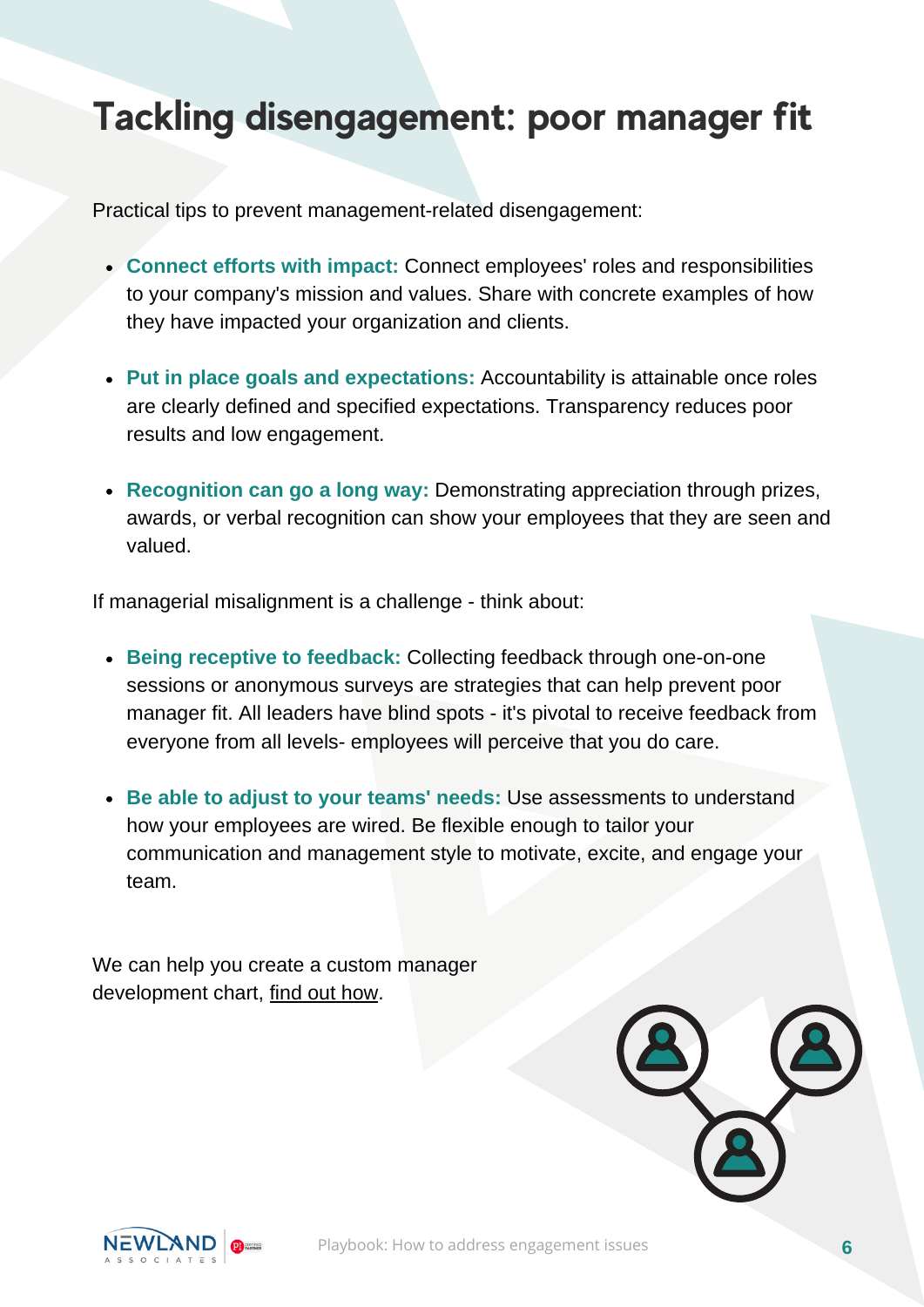#### **Tackling disengagement: poor team fit**

Practical tips to prevent management-related disengagement:

- **Create a space that is aware and understanding:** Assessments, along with other objective data, can describe how your team is motivated, behaves, and works. Having people-data will create a culture that is aware of everyone's differences and provide an understanding atmosphere in developing strategies to improve communication, accountability, and collaboration based on everyone's differences.
- **Embrace healthy conflict:** Encourage a space of trust. Trust will promote transparency, which will, in turn, create an environment that allows for healthy conflict, bringing about better results.

If poor team fit currently exists:

- **Support employees in resolving interpersonal conflict:** Be aware of interpersonal challenges and highlight how they negatively impact the team and company. Having candid conversations with employees helps them understand how they are wired and how they might be contributing to conflict. While challenging, these conversations need to happen to prevent a deteriorating work culture.
- **Conduct a team-building session:** Trust is important amongst colleagues. Without trust, the team will never get to peak performance. Team-building days and events are paramount to strengthening bonds, breaking down barriers, sharing common challenges, and resolving issues.

Navigate team dynamics better, we can [help.](https://www.newland-associates.com/employer-contact-us/)

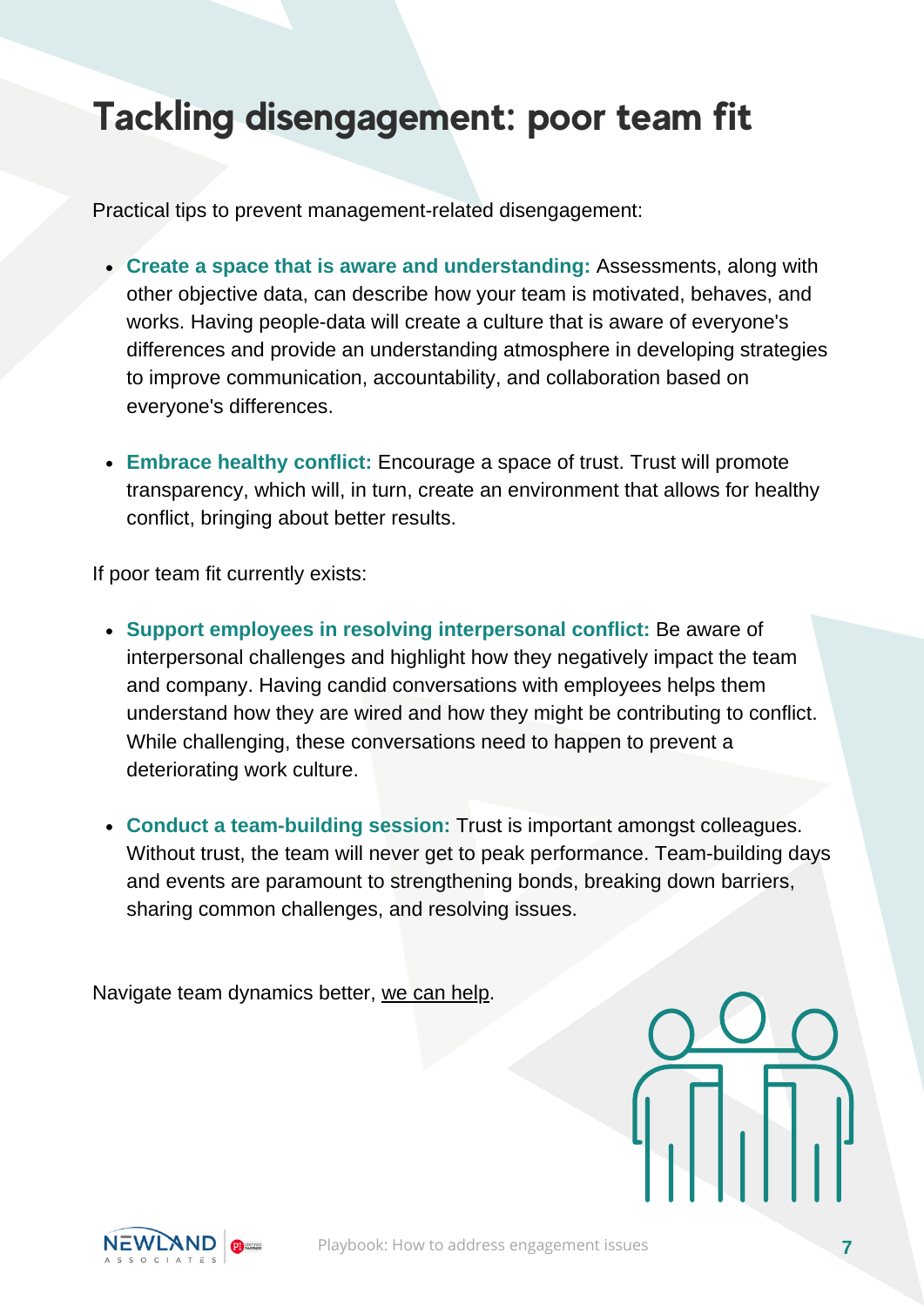### **Tackling disengagement: poor culture fit**

Practical tips to prevent management-related disengagement:

- **Ensure your organization stands behind its mission, vision and values:** Communicating regularly what its mission, vision, and values are will put into motion your business' culture and highlight which behaviors are rewarded and how the policies are created
- **Transparency is necessary at all levels:** Assumptions are made when there is little to no awareness of why systems are in place. Decide on what processes need to be transparent and communicated openly.

If there is poor culture fit, consider:

- **Recognizing errors:** Reconsider decisions made recently that may have impacted work culture and consequently engagement. Reassess changes in policies that include compensation, benefits, a recent acquisition. Admit the error in the decision, and communicate the plan to correct it.
- **Reevaluate your team to ensure fit:** A company's leadership team should be aligned with the business strategy and are overall well-rounded leaders. Consider [leadership](https://www.newland-associates.com/employer-contact-us/) coaching to develop leaders in areas of weakness.



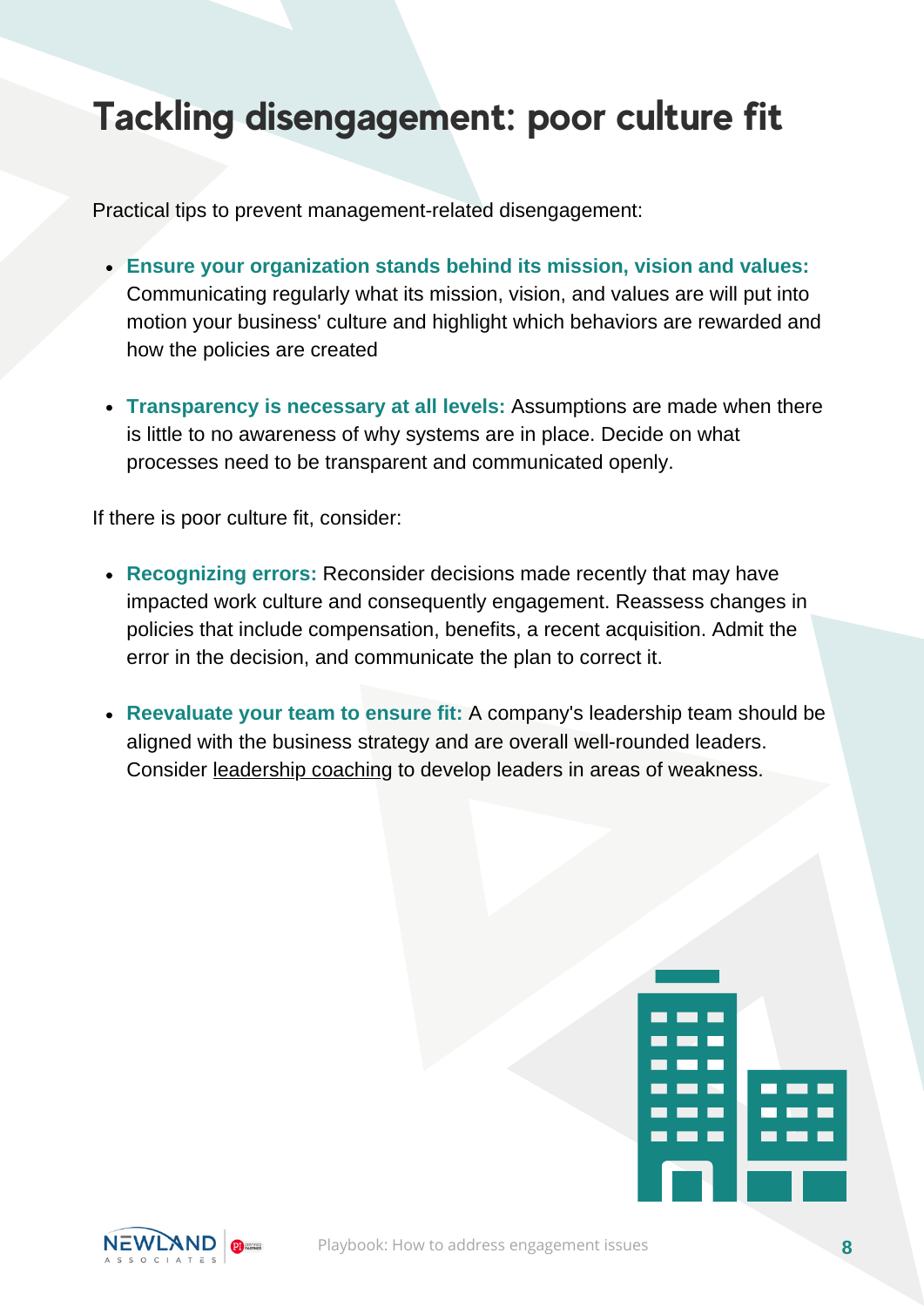#### **Set it in motion.**



Assess

- Collect and measure employee engagement data.
- Analyze and look for trends.
- Bucket feedback into the key areas of job, manager, team, and organization.
- Identify spheres of influence in impacted areas. It's important to connect to the right parties for context and action planning.



#### Plan

- Choose which engagement issues you'd like to address and set a goal for improvement.
- Determine the best course of action to reach that goal.
- Make a list of action items and a timeline for implementation.
- Anticipate and proactively address employees who may have a natural resistance to the change.

#### **Execute**

- Share your plan. Increase accountability and make sure people know what you're doing to improve engagement.
- Execute on your action plan. Follow-through is critical in turning around engagement issues.
- Follow up to ensure actions are taken in a timely manner and to gauge the impact of your efforts on engagement levels.